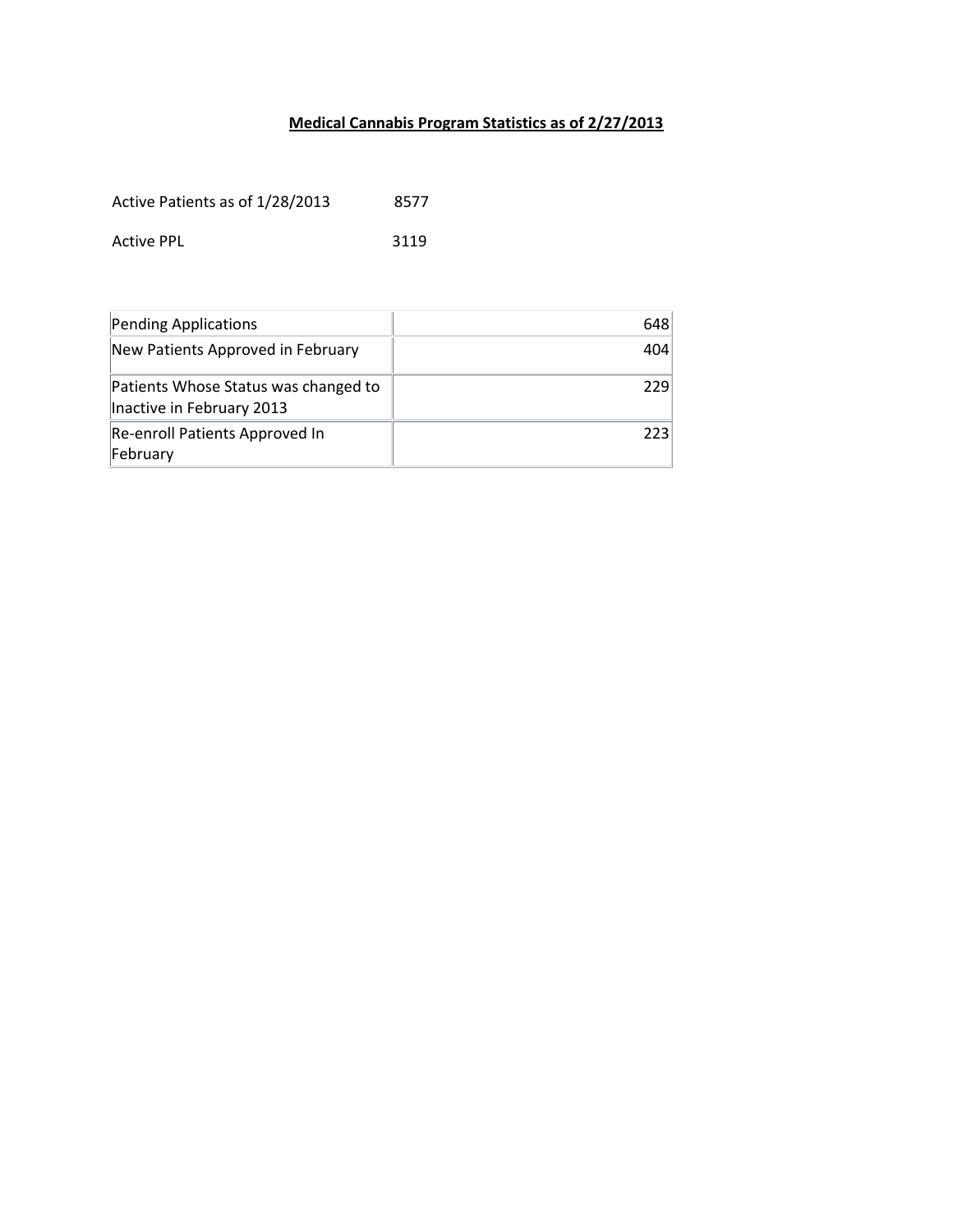| <b>County of Home Address</b> | <b>Status</b> | <b>Count Of County of Home Address</b> |
|-------------------------------|---------------|----------------------------------------|
| Bernalillo                    | Active        | 3197                                   |
| Catron                        | Active        | 13                                     |
| Chaves                        | Active        | 152                                    |
| Cibola                        | Active        | 81                                     |
| Colfax                        | Active        | 49                                     |
| Curry                         | Active        | 95                                     |
| De Baca                       | Active        | 11                                     |
| Doña Ana                      | Active        | 513                                    |
| Eddy                          | Active        | 118                                    |
| Grant                         | Active        | 86                                     |
| Guadalupe                     | Active        | 14                                     |
| Harding                       | Active        | $\overline{2}$                         |
| Hidalgo                       | Active        | 5                                      |
| Lea                           | Active        | 50                                     |
| Lincoln                       | Active        | 148                                    |
| Los Alamos                    | Active        | 45                                     |
| Luna                          | Active        | 47                                     |
| McKinley                      | Active        | 81                                     |
| Mora                          | Active        | 65                                     |
| Otero                         | Active        | 147                                    |
| Quay                          | Active        | 25                                     |
| Rio Arriba                    | Active        | 215                                    |
| Roosevelt                     | Active        | 29                                     |
| San Juan                      | Active        | 386                                    |
| San Miguel                    | Active        | 260                                    |
| Sandoval                      | Active        | 647                                    |
| Santa Fe                      | Active        | 1215                                   |
| Sierra                        | Active        | 144                                    |
| Socorro                       | Active        | 84                                     |
| Taos                          | Active        | 198                                    |
| Torrance                      | Active        | 109                                    |
| Union                         | Active        | 14                                     |
| Valencia                      | Active        | 332                                    |
| <b>Total Patients</b>         |               | 8577                                   |